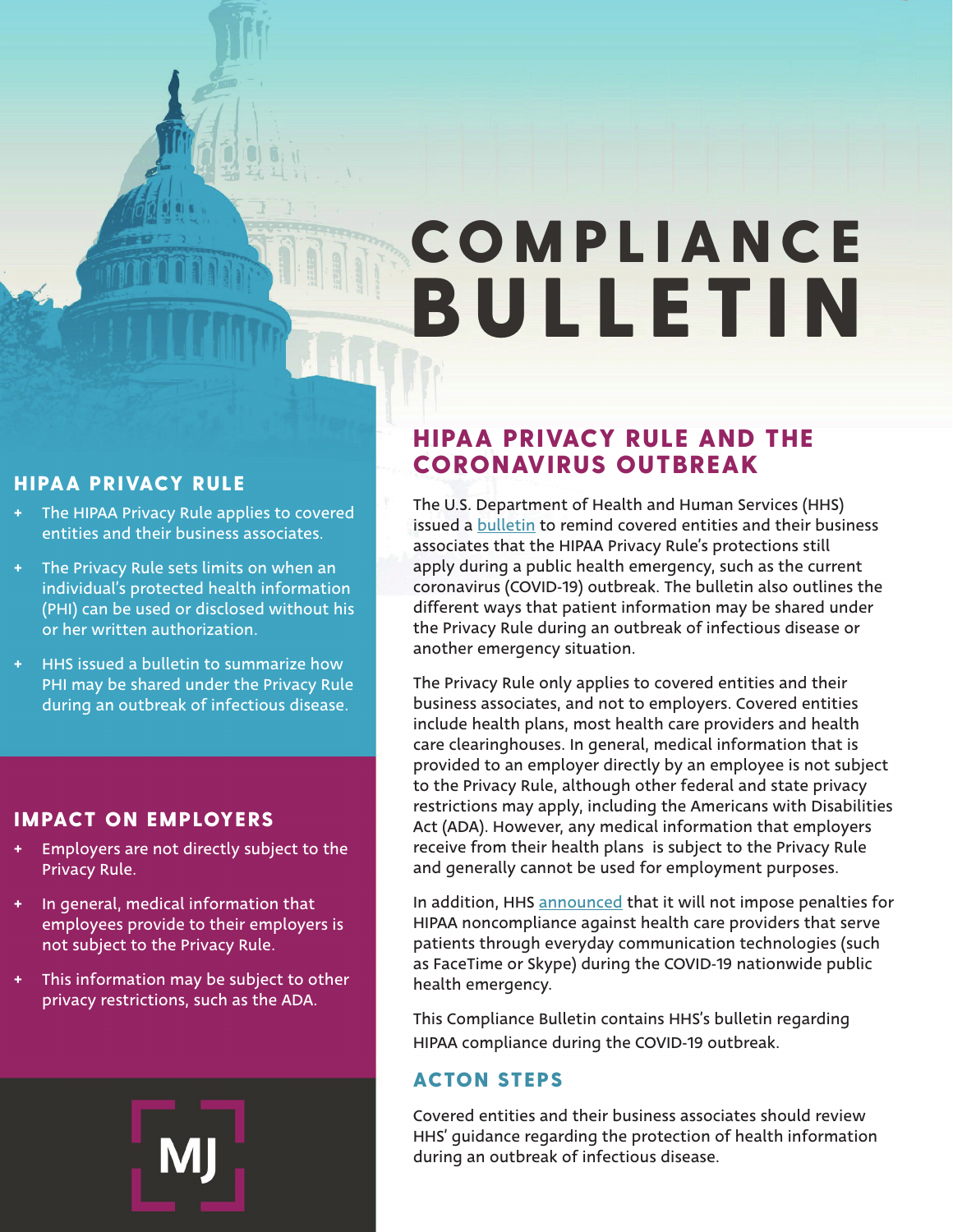# COMPLIANCE BULLETIN

# SHARING PATIENT INFORMATION

#### **Treatment**

Under the Privacy Rule, covered entities may disclose, without a patient's authorization, protected health information (PHI) about the patient as necessary to treat the patient or to treat a different patient. Treatment includes the coordination or management of health care and related services by one or more health care providers and others, consultation between providers, and the referral of patients for treatment. See 45 CFR §§ 164.502(a)(1)(ii), 164.506(c), and the definition of "treatment" at 164.501.

#### **Public Health Activities**

The HIPAA Privacy Rule recognizes the legitimate need for public health authorities and others responsible for ensuring public health and safety to have access to PHI that is necessary to carry out their public health mission. Therefore, the Privacy Rule permits covered entities to disclose needed PHI without individual authorization:

- **To a public health authority**, such as the CDC or a state or local health department, that is authorized by law to collect or receive such information for the purpose of preventing or controlling disease, injury or disability. This would include, for example, the reporting of disease or injury; reporting vital events, such as births or deaths; and conducting public health surveillance, investigations or interventions. A "public health authority" is an agency or authority of the U.S. government, a state, a territory, a political subdivision of a state or territory, or Indian tribe that is responsible for public health matters as part of its official mandate, as well as a person or entity acting under a grant of authority from, or under a contract with, a public health agency. See 45 CFR §§ 164.501 and 164.512(b)(1)(i). For example, a covered entity may disclose PHI to the CDC on an ongoing basis as needed to report all prior and prospective cases of patients exposed to or suspected or confirmed to have COVID-19.
- + **At the direction of a public health authority, to a foreign government agency** that is acting in collaboration with the public health authority. See 45 CFR 164.512(b)(1)(i).
- + **To persons at risk** of contracting or spreading a disease or condition if other law, such as state law, authorizes the covered entity to notify such persons as necessary to prevent or control the spread of the disease or otherwise to carry out public health interventions or investigations. See 45 CFR 164.512(b)(1)(iv).

#### **Disclosures to Family, Friends, and Others Involved in an Individual's Care and for Notification**

A covered entity may share PHI with a patient's family members, relatives, friends or other persons identified by the patient as involved in the patient's care. A covered entity also may share information about a patient as necessary to identify, locate and notify family members, guardians, or anyone else responsible for the patient's care, of the patient's location, general condition or death. This may include, where necessary to notify family members and others, the police, the press or the public at large. See 45 CFR 164.510(b).

- + The covered entity should get verbal permission from individuals or otherwise be able to reasonably infer that the patient does not object, when possible. If the individual is incapacitated or not available, covered entities may share information for these purposes if, in their professional judgment, doing so is in the patient's best interest.
- + For patients who are unconscious or incapacitated: A health care provider may share relevant information about the patient with family, friends or others involved in the patient's care or payment for care, if the health care provider determines, based on professional judgment, that doing so is in the best interests of the patient. For example, a provider may determine that it is in the best interests of an elderly patient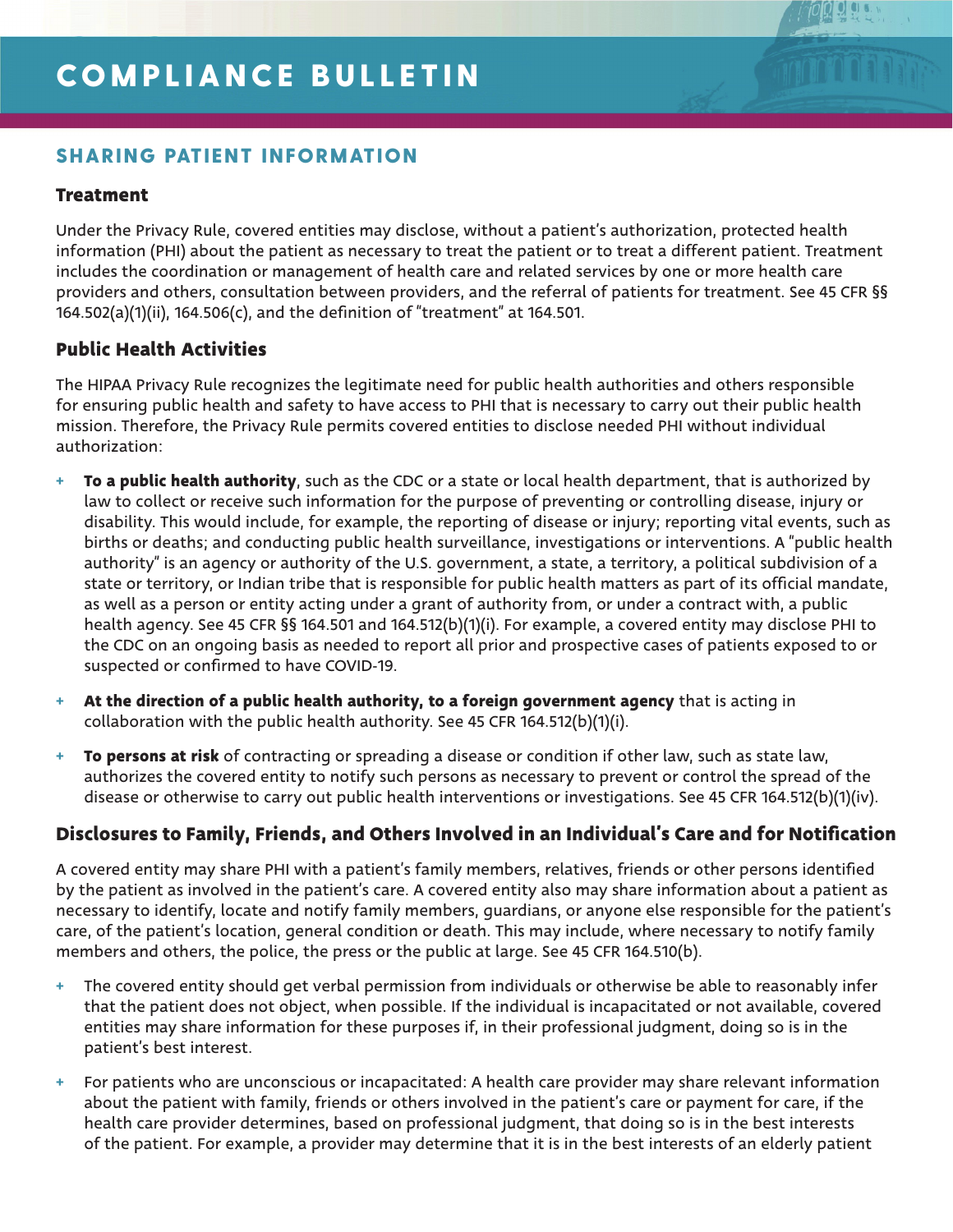to share relevant information with the patient's adult child, but generally could not share unrelated information about the patient's medical history without permission.

In addition, a covered entity may share PHI with disaster relief organizations that, like the American Red Cross, are authorized by law or by their charters to assist in disaster relief efforts, for the purpose of coordinating the notification of family members or other persons involved in the patient's care, of the patient's location, general condition or death. It is unnecessary to obtain a patient's permission to share the information in this situation if doing so would interfere with the organization's ability to respond to the emergency.

#### **Disclosures to Prevent a Serious and Imminent Threat**

Health care providers may share patient information with anyone as necessary to prevent or lessen a serious and imminent threat to the health and safety of a person or the public – consistent with applicable law (such as state statutes, regulations or case law) and the provider's standards of ethical conduct. See 45 CFR 164.512(j). Thus, providers may disclose a patient's health information to anyone who is in a position to prevent or lesson the serious and imminent threat, including family, friends, caregivers and law enforcement without a patient's permission. HIPAA expressly defers to the professional judgment of health professionals in making determinations about the nature and severity of the threat to health and safety. See 45 CFR 164.512(j).

# **Disclosures to the Media or Others Not Involved in the Care of the Patient/Notification**

In general, except in the limited circumstances described elsewhere in this Bulletin, affirmative reporting to the media or the public at large about an identifiable patient, or the disclosure to the public or media of specific information about treatment of an identifiable patient, such as specific tests, test results or details of a patient's illness, may not be done without the patient's written authorization (or the written authorization of a personal representative who is a person legally authorized to make health care decisions for the patient). See 45 CFR 164.508 for the requirements for a HIPAA authorization. Where a patient has not objected to or restricted the release of PHI, a covered hospital or other health care facility may, upon a request to disclose information about a particular patient asked for by name, release limited facility directory information to acknowledge an individual is a patient at the facility, and may provide basic information about the patient's condition in general terms (e.g., critical or stable, deceased, or treated and released). Covered entities may also disclose information when the patient is incapacitated, if the disclosure is believed to be in the best interest of the patient and is consistent with any prior expressed preferences of the patient. See 45 CFR 164.510(a).

#### **Minimum Necessary**

For most disclosures, a covered entity must make reasonable efforts to limit the information disclosed to that which is the "minimum necessary" to accomplish the purpose. (Minimum necessary requirements do not apply to disclosures to health care providers for treatment purposes.) Covered entities may rely on representations from a public health authority or other public official that the requested information is the minimum necessary for the purpose, when that reliance is reasonable under the circumstances. For example, a covered entity may rely on representations from the CDC that the PHI requested by the CDC about all patients exposed to or suspected or confirmed to have COVID-19 is the minimum necessary for the public health purpose. In addition, internally, covered entities should continue to apply their role-based access policies to limit access to PHI to only those workforce members who need it to carry out their duties. See 45 CFR §§ 164.502(b), 164.514(d).

# SAFEGUARDING PATIENT INFORMATION

In an emergency situation, covered entities must continue to implement reasonable safeguards to protect patient information against intentional or unintentional impermissible uses and disclosures. Further, covered